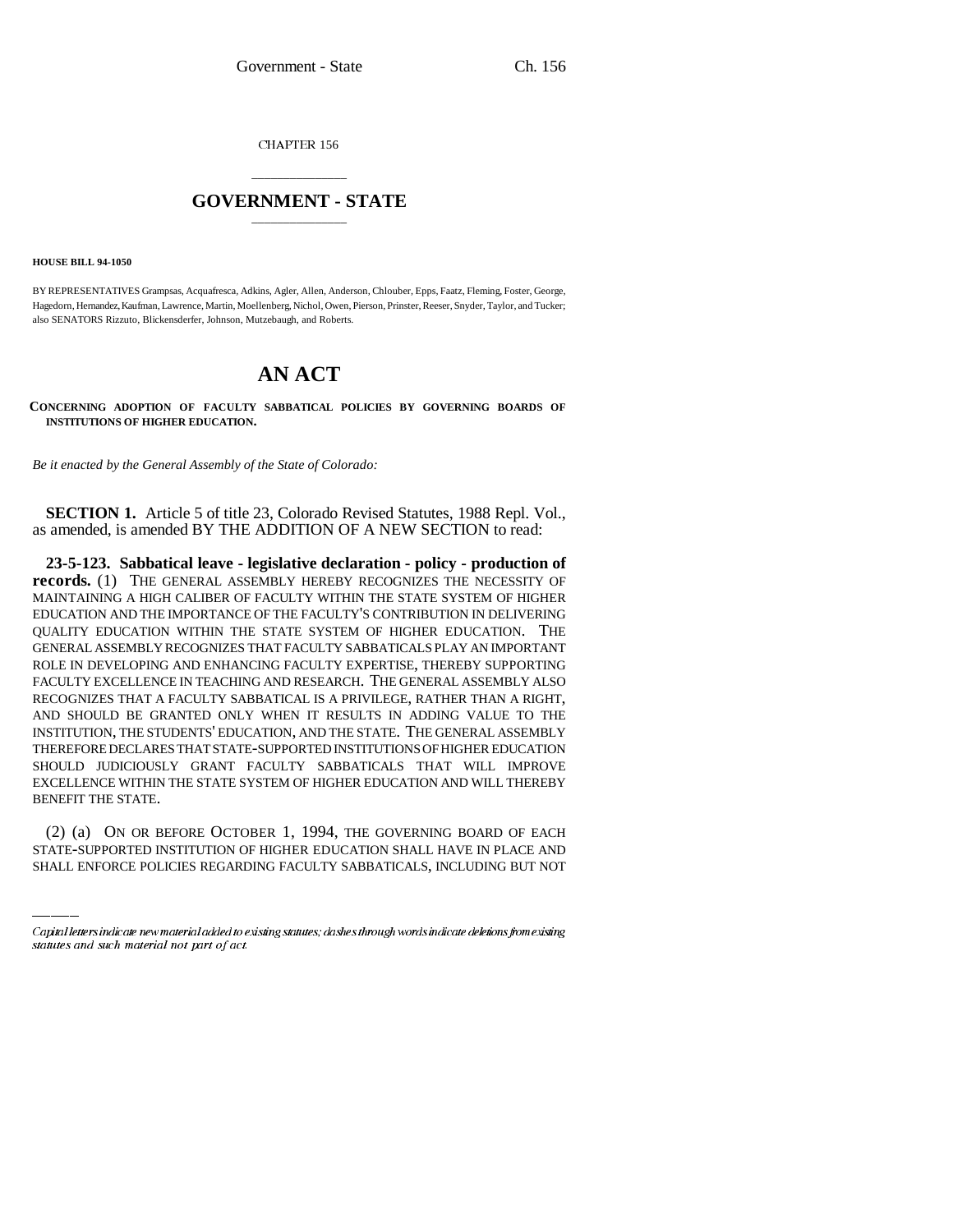## Ch. 156 Government - State

LIMITED TO THE POLICIES SPECIFIED IN THIS SUBSECTION (2).

(b) EFFECTIVE OCTOBER 1, 1994, A GOVERNING BOARD OF AN INSTITUTION OF HIGHER EDUCATION MAY NOT AUTHORIZE A SABBATICAL OR EXTENDED ADMINISTRATIVE PAID LEAVE FOR ANY PERSON HOLDING AN ADMINISTRATIVE POSITION AT A STATE-SUPPORTED INSTITUTION OF HIGHER EDUCATION; EXCEPT THAT A GOVERNING BOARD MAY, FOR A REASONABLE PERIOD OF TIME, AUTHORIZE ADMINISTRATIVE PAID LEAVE FOR DISCIPLINARY OR INVESTIGATORY PURPOSES.

(c) A GOVERNING BOARD MAY NOT GRANT A SABBATICAL FOR ANY FACULTY MEMBER MORE OFTEN THAN ONCE EVERY SEVEN YEARS.

(d) PRIOR TO TAKING A SABBATICAL, A FACULTY MEMBER SHALL SUBMIT TO THE GOVERNING BOARD OF THE INSTITUTION THAT EMPLOYS THE FACULTY MEMBER A DETAILED SABBATICAL PLAN THAT:

(I) SPECIFIES HOW THE SABBATICAL ACTIVITY WILL RESULT IN THE FACULTY MEMBER'S PROFESSIONAL GROWTH, HOW IT WILL ENHANCE THE INSTITUTION'S REPUTATION AND THE STUDENTS' EDUCATIONAL EXPERIENCE AT THE INSTITUTION, AND HOW IT WILL INCREASE THE OVERALL LEVEL OF KNOWLEDGE IN THE FACULTY MEMBER'S AREA OF EXPERTISE;

(II) SPECIFIES THE GOALS THAT THE FACULTY MEMBER WILL ACHIEVE WHILE ON SABBATICAL.

(e) A GOVERNING BOARD MAY NOT GRANT A SUBSEQUENT SABBATICAL TO ANY FACULTY MEMBER WHO DOES NOT MEET THE GOALS STATED IN THE FACULTY MEMBER'S SABBATICAL PLAN.

(f) THE GOVERNING BOARD OF EACH INSTITUTION SHALL APPROVE ANY SABBATICALS TAKEN BY FACULTY AT THE INSTITUTION IN ADVANCE. IN APPROVING A SABBATICAL, THE GOVERNING BOARD SHALL CONSIDER THE QUALITY OF THE FACULTY MEMBER'S PROPOSED ACTIVITIES WHILE ON SABBATICAL, THE INDIVIDUALS WHO WILL BE INVOLVED IN SUCH ACTIVITIES, AND THE BENEFITS TO BE RECEIVED FROM SUCH ACTIVITIES BY THE FACULTY MEMBER, THE INSTITUTION, AND THE STUDENTS AT THE INSTITUTION.

(g) UPON COMPLETION OF A SABBATICAL, THE FACULTY MEMBER SHALL SUBMIT A FINAL SABBATICAL REPORT TO THE GOVERNING BOARD OF THE INSTITUTION THAT EMPLOYS THE FACULTY MEMBER, INCLUDING A SUMMARY OF THE FACULTY MEMBER'S ACTIVITIES WHILE ON SABBATICAL AND THE BENEFITS DERIVED BY THE FACULTY MEMBER. FINAL SABBATICAL REPORTS NEED NOT INCLUDE SPECIFIC DETAILS OF THE FACULTY MEMBER'S RESEARCH CONDUCTED WHILE ON SABBATICAL. FINAL SABBATICAL REPORTS ARE OPEN RECORDS PURSUANT TO SECTION 24-72-203,C.R.S., AND MAY NOT BE INCLUDED IN THE FACULTY MEMBER'S PERSONNEL FILE.

(h) EACH PARTICIPANT IN THE SABBATICAL PROCESS IS RESPONSIBLE FOR ENSURING THAT EACH SABBATICAL MEETS THE REQUIREMENTS OF THIS SECTION AND ANY OTHER REQUIREMENTS THAT MAY BE INCLUDED IN THE APPROPRIATE GOVERNING BOARD'S SABBATICAL POLICY. EACH GOVERNING BOARD SHALL SPECIFY A MECHANISM TO HOLD EACH PARTICIPANT IN THE SABBATICAL PROCESS ACCOUNTABLE FOR MEETING